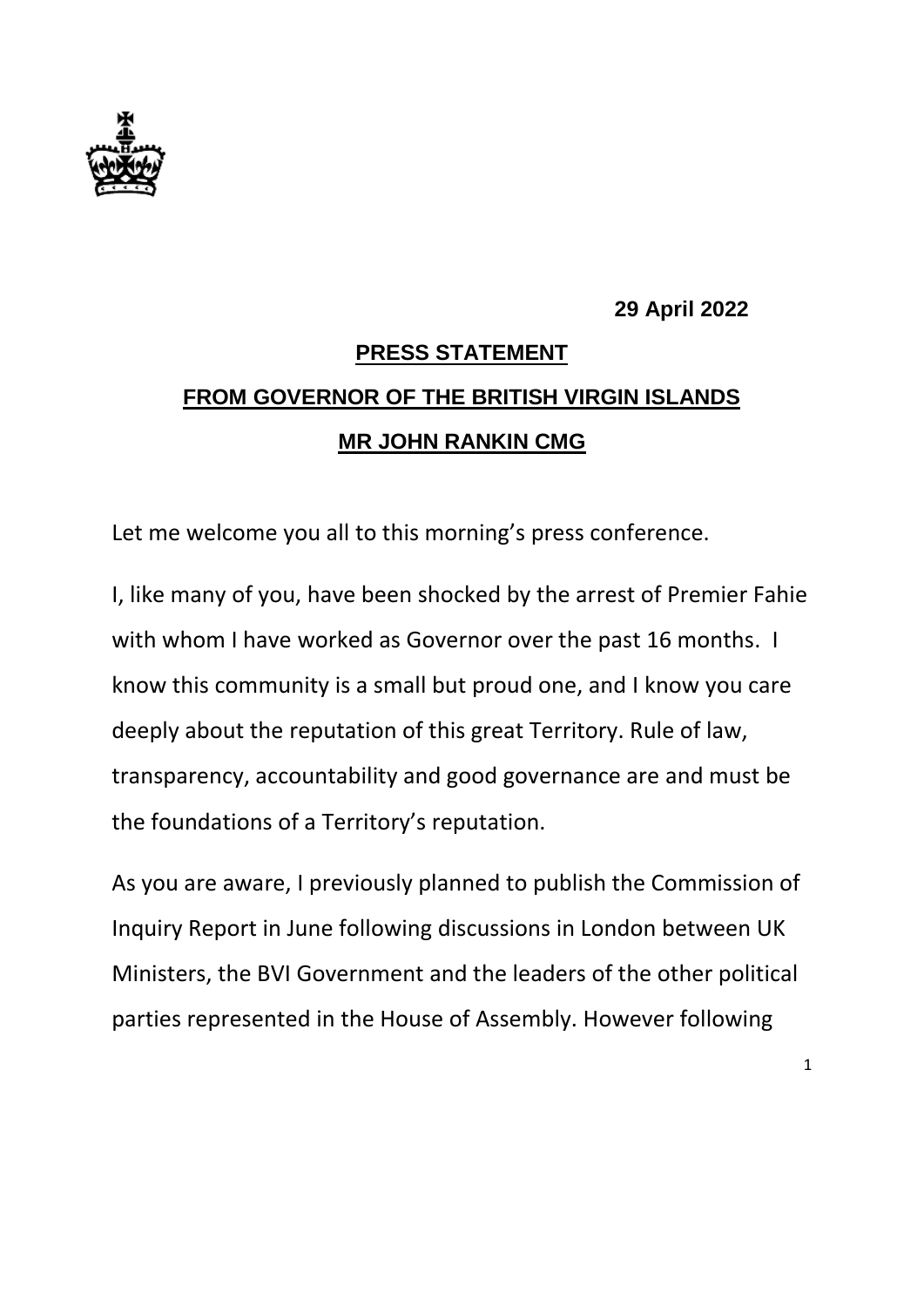

yesterday's events and the news of the detention of Premier Fahie and others on charges related to conspiracy to import a controlled substance and money laundering I have decided that it is now in the overwhelming public interest for me to publish the Commission of Inquiry Report at this point.

This I believe will help to end speculation that the arrests which occurred in Miami are somehow linked to the COI Report. That is not the case. The COI was not a criminal investigation into the illegal drug trade. Nor, I should stress, was it an investigation into the BVI financial services sector. I continue to welcome and support the work of the Commercial Court, the Financial Services Commission and the other regulatory bodies in the BVI who continue to operate as normal, acting as they do in compliance with international regulatory standards and a robust English common law framework. And I also welcome BVI's continued good cooperation with law enforcement agencies in the financial field and the steps being taken with regard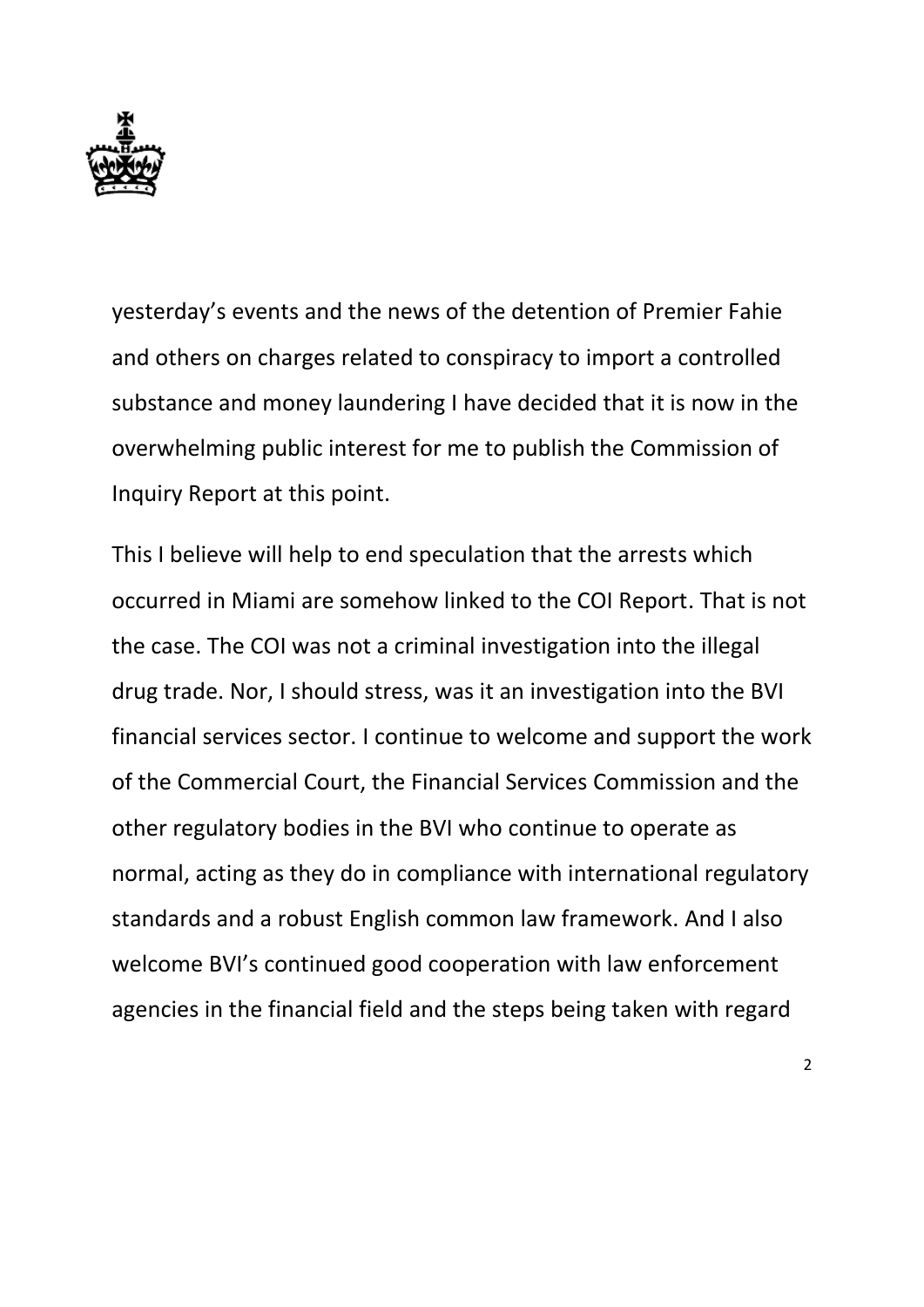

to the introduction of publicly accessible beneficial ownership registers.

The remit of the COI was governance. In his terms of reference Sir Gary Hickinbottom was asked to inquire into whether serious dishonesty may have taken place in relation to public officials in BVI and to make recommendations on improving the standards of governance and the operation of the agencies of law enforcement and justice in the Territory.

The Commission held hearings from April to November 2021, available for the people of the Territory to watch live on YouTube, and the Commissioner's report was sent to me on 4<sup>th</sup> April 2022.

The Commissioner's report is long and detailed running to over 900 pages. In it the Commissioner reports in detail on each of the areas he investigated and I will briefly summarise these areas.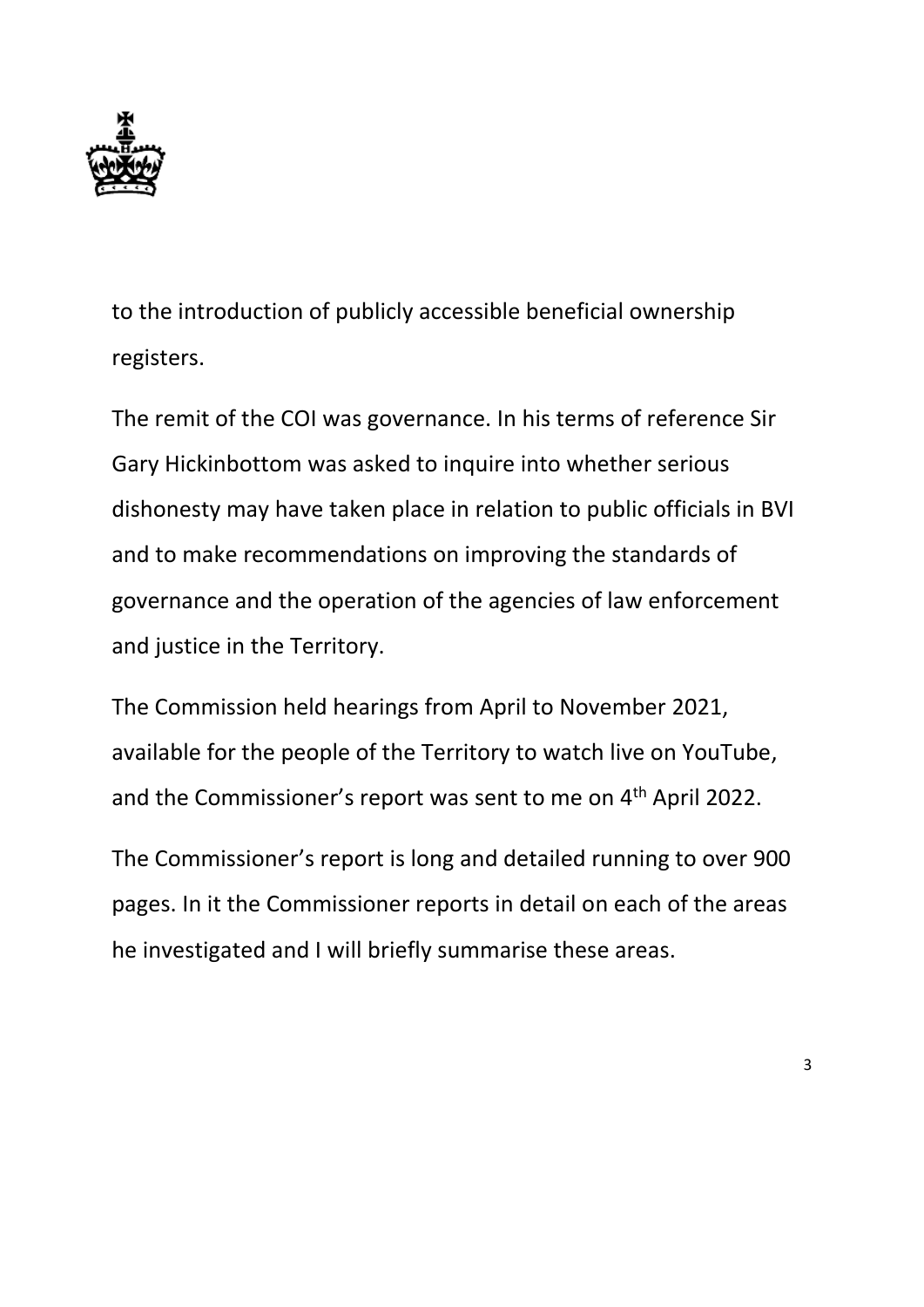

The Report addresses the requirement under the Constitution and statue law for members of the House of Assembly to register their interests, and the failure of most members to do so.

It also addresses the distribution of grants by members of the House of Assembly, where the Commissioner concludes that corruption, abuse of office or other serious dishonesty may have taken place in recent years. And it examines the distribution of grants by Government, including for example the "Farmers and Fisherfolk" programme established in 2020, where the Commissioner concludes that serious dishonesty may have taken place in the distribution of \$5.1m of grants.

Government contracts awarded both by the previous and current Government were looked at in detail by the COI, including:

- The school wall project which was worth over \$1m and was split between 70 contractors, 40 of whom had no constructors licence;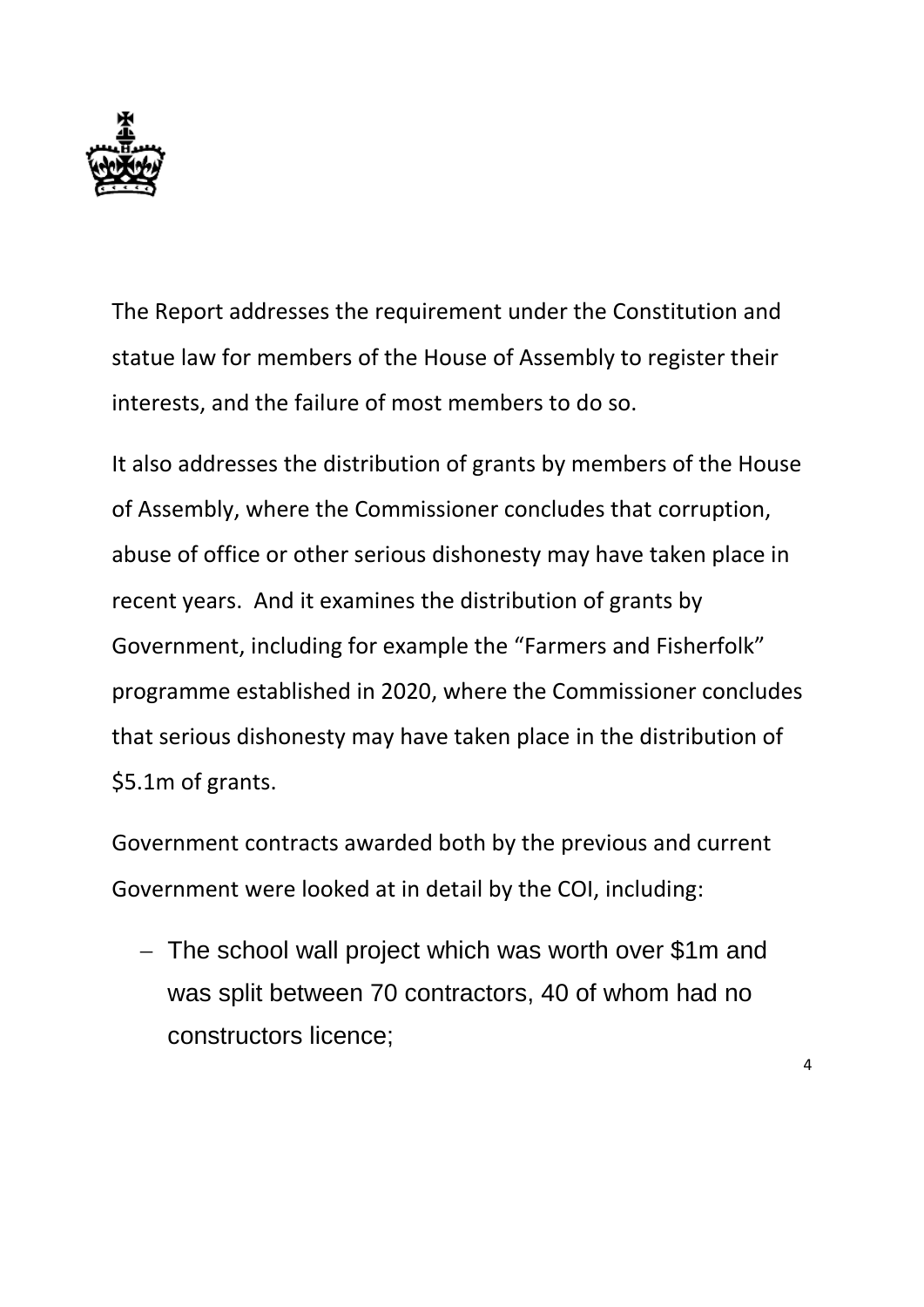

- The project to establish BVI Airways. Payments made by the previous Government for the project totalled \$7.2m, but the venture collapsed;
- Spend on over \$1m from 2007-2011 on a harbour development project at Sea Cows Bay before it was abandoned, with no public benefit;
- A series of contracts amounting to almost \$1m awarded to a former special adviser to Premier Fahie. The contracts were not performed and the Commissioner concludes on the evidence that some of them were, on their face, false;
- And the deployment in 2020 on the instruction of the Premier of shipping radar barges, done without the approval of either the National Security Council or Cabinet, and without a written contract.

The Commissioner also investigated appointments to statutory boards and in particular the policy adopted by the incoming Government in 2019 that the entire membership of statutory boards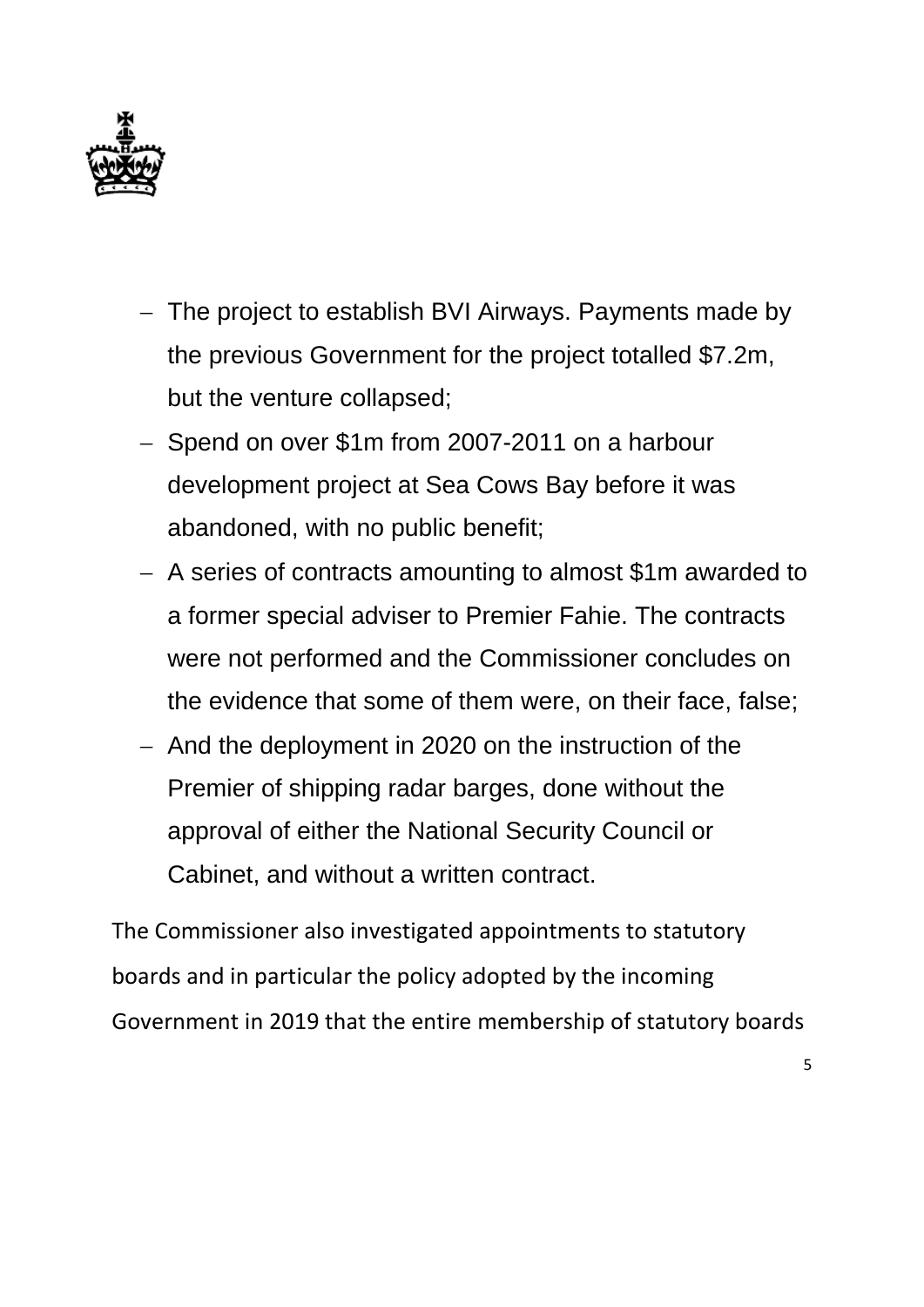

should be revoked and each board reconstituted. The Commissioner concludes that there was overt manipulation by the executive of institutions which are established by the legislature to perform public functions as independent bodies. He found overwhelming evidence that the independence of such boards has been "severely – and, at times, cynically and with apparent disdain – eroded."

The Commissioner inquired into the disposal of Crown land by the Government and in particular the granting of one lease in which he concluded that serious dishonesty may have taken place which requires further investigation.

The granting of residence and belongership is devolved to the BVI Government. The Commissioner concluded that the Government's application of a 20 year continuing ordinary residence threshold for belonger status, contrary to the 10 years stipulated in BVI law, was and is unlawful. He also found that in 2011 at least 224 individuals were granted belonger status outside of the framework of the law.

6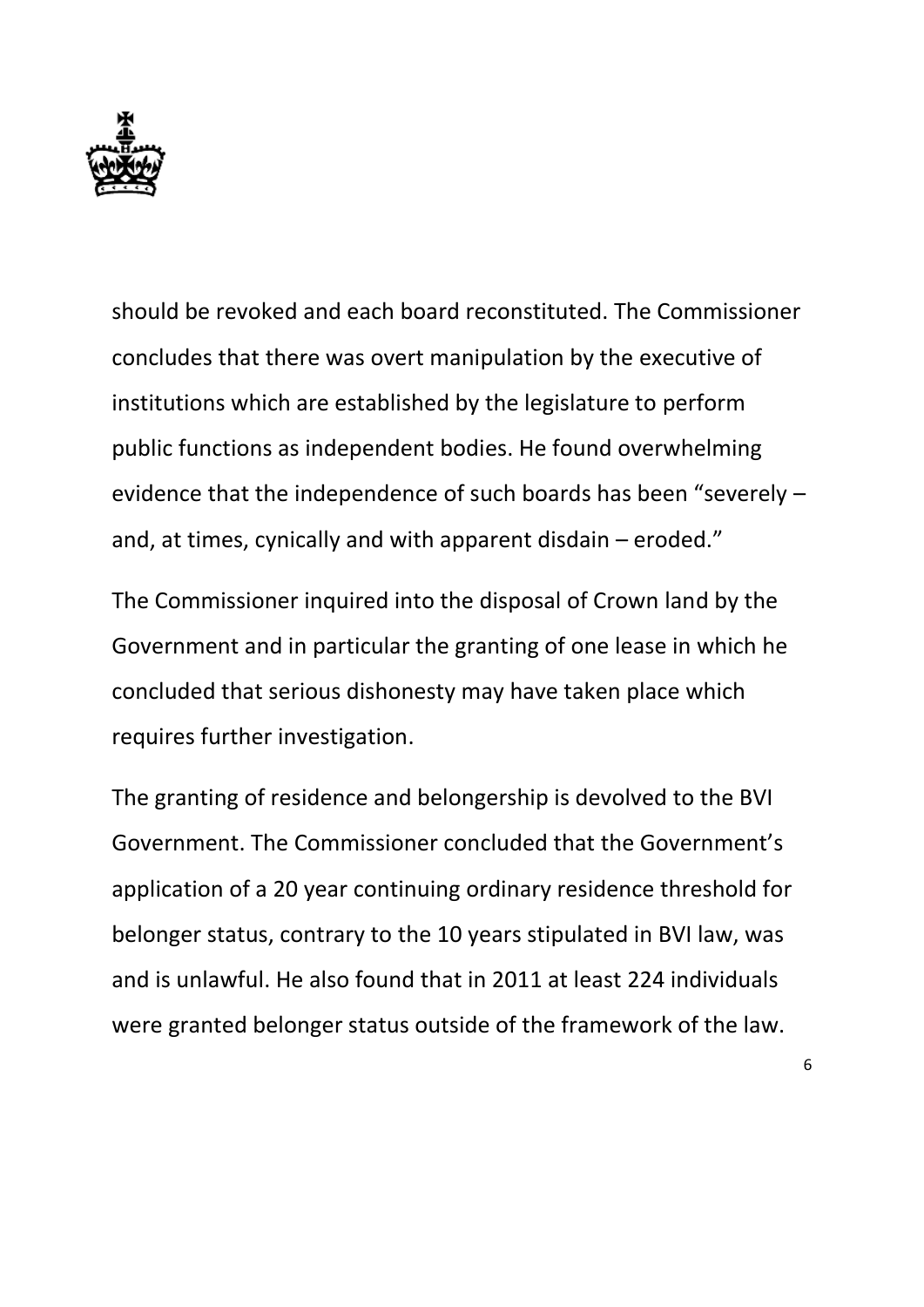

Rather they were simply added at Cabinet level on personal recommendations by members of the Cabinet without any due diligence or process. And the Commissioner addresses more recent cases in which Cabinet has appeared willing to act in a legally arbitrary manner in relation to residence and belongership rights.

A central plank of the submissions put forward by the BVI Government to the COI was that any failings in good governance were primarily attributable to failings in the public service, their lack of policy planning and capability, and that the blame for this should lie at the door of Governors and the FCDO. I do not shirk my responsibilities for the Public Service, but in his report the Commissioner found the submissions by the Government to be anything but compelling, noting that under the Constitution it is the BVI Cabinet that is responsible for policy and welcoming the steps taken by the Governor and Deputy Governor to promote public service transformation.

7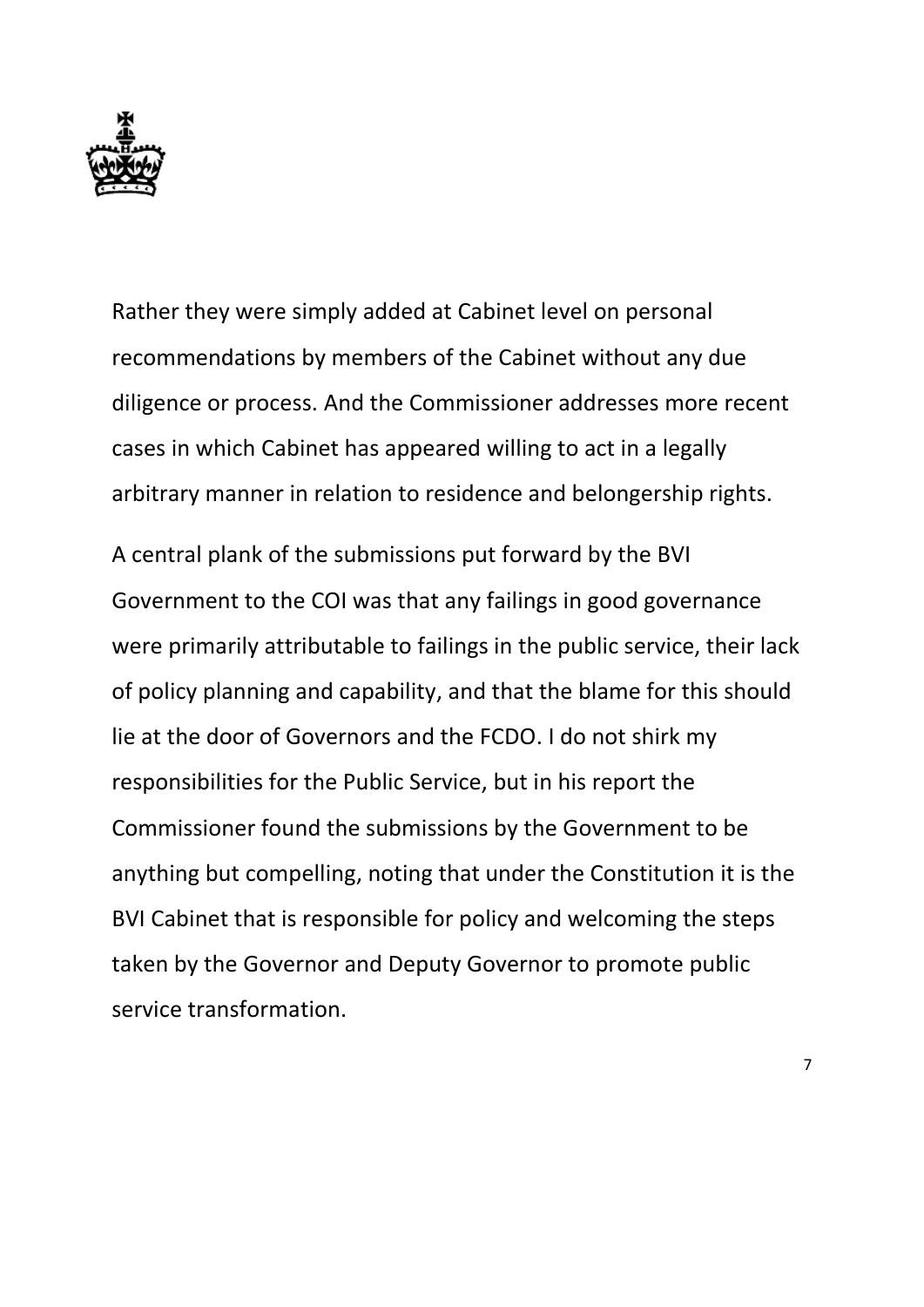

The Commissioner noted the challenges in policing and law enforcement in the Territory. Responsibility for the Virgin Island Police Force rests with me. The Commissioner notes corruption in the police force among a minority of officers but welcomes the commitment of the current Police Commissioner to tackle corrupt conduct, with full support from me. The Inquiry did not conduct an in-depth investigations of HM Customs, but the report notes serious concerns expressed by a number of individuals about its operations. The Commissioner concludes that in both HM Customs and the Immigration Department - but particularly in Customs - there is an environment conducive to corruption. He recommends independent vetting of all Customs and Immigration officers and that officers appointed by the Police Commissioner investigate possible corruption in Customs.

The Commissioner notes the independence of BVI's courts, but also evidence that the absence of processes to allow for witness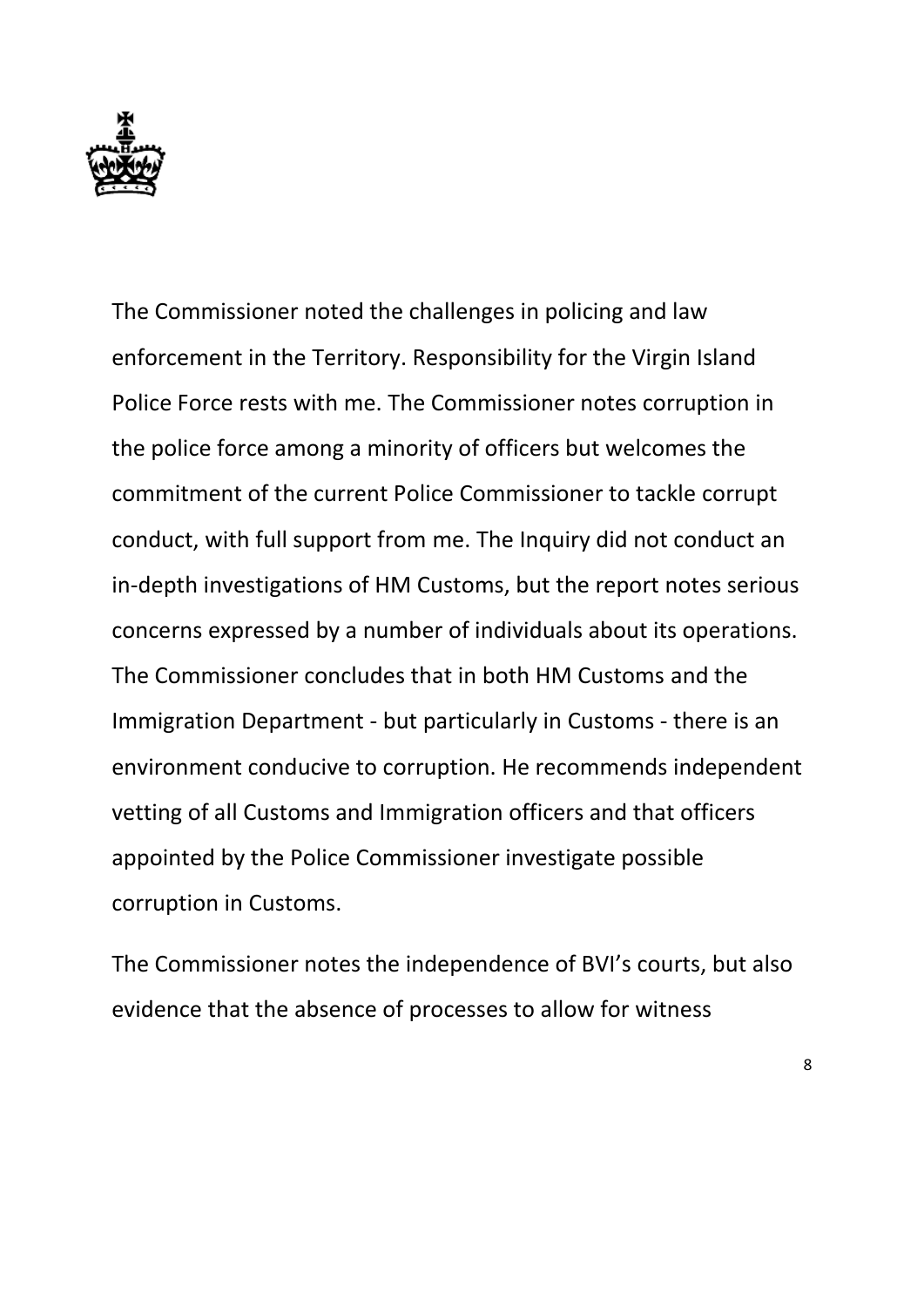

anonymity severely undermines the criminal process. He also notes concern about the small size of the jury pool and the view that consideration should be given to judge only criminal trials in certain cases.

The Commissioner concludes that with limited exceptions, governance in areas under the control of Government Ministers is, at best, very poor, with principles such as openness and transparency not simply absent, but positively shunned. Proper procedures, checks and balances are absent, or patently inadequate, or ignored or bypassed. He states that the evidence in this regard is overwhelming and extends to almost all areas of government. He notes that recent good governance measures such as the Whistle Blower Act and the Integrity in Public Life Act, neither of which are yet in force, have to a large extent been reactive to the work of the COI and states that "in my very firm view the people of the BVI can have no confidence, as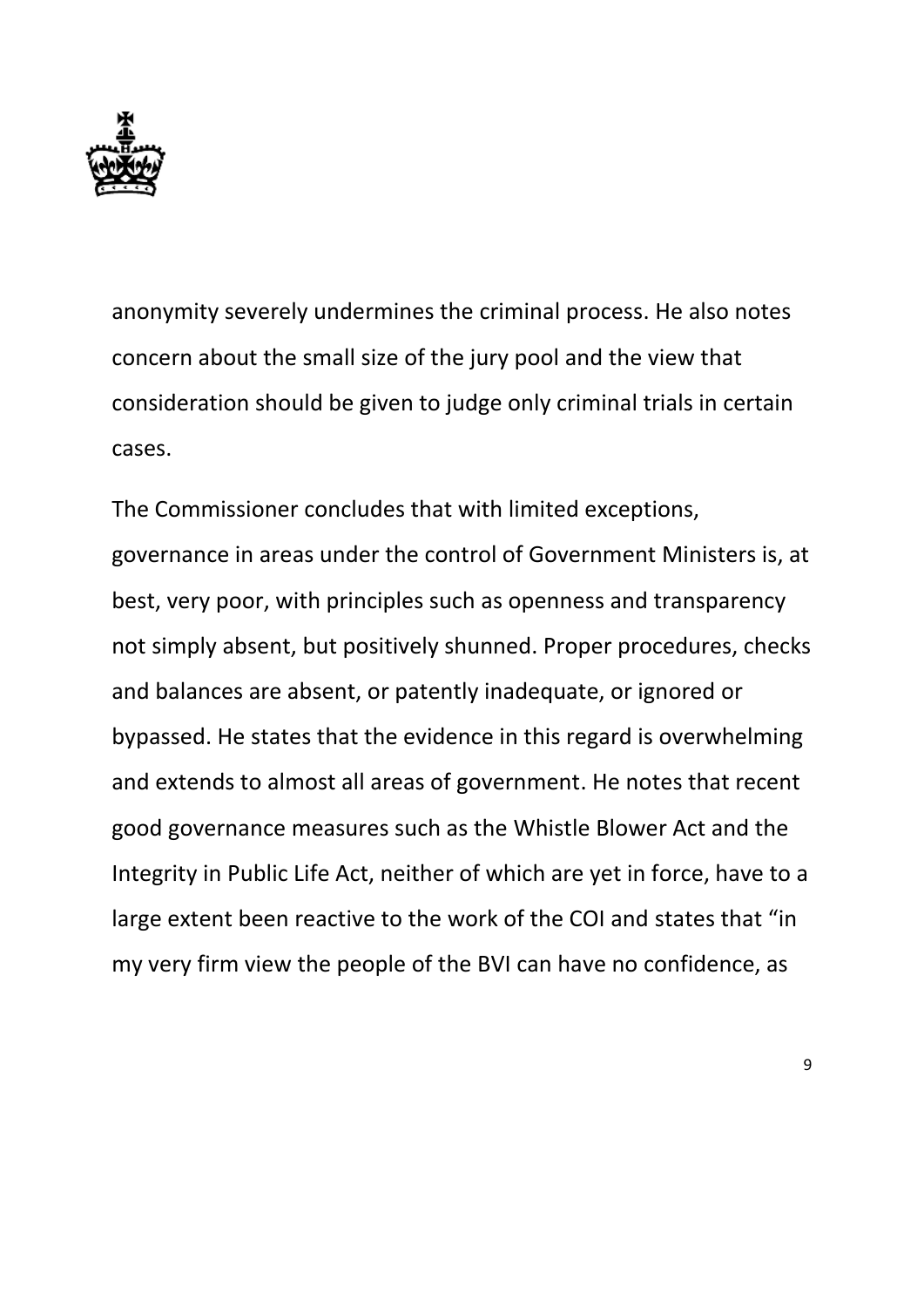

things currently stand, that these recent measures will be pursued and implemented effectively".

Overall, the Commissioner in his Report finds that the elected government, in successive administrations, has sought to avoid good governance. He says that in terms of governance the people of the BVI have been served very badly in recent years and that almost everywhere the principles of good governance such as openness, transparency and the rule of law are ignored. He concludes that it is highly likely that serious dishonesty may have taken place across a broad range of government and that there is information that a substantial number of elected officials may be involved. He makes recommendations for further investigations and possible criminal prosecution in several areas.

The Commissioner makes 45 specific recommendations on how to address each of the areas of concern that his report identifies and I know that people in the BVI will wish to look at these in detail.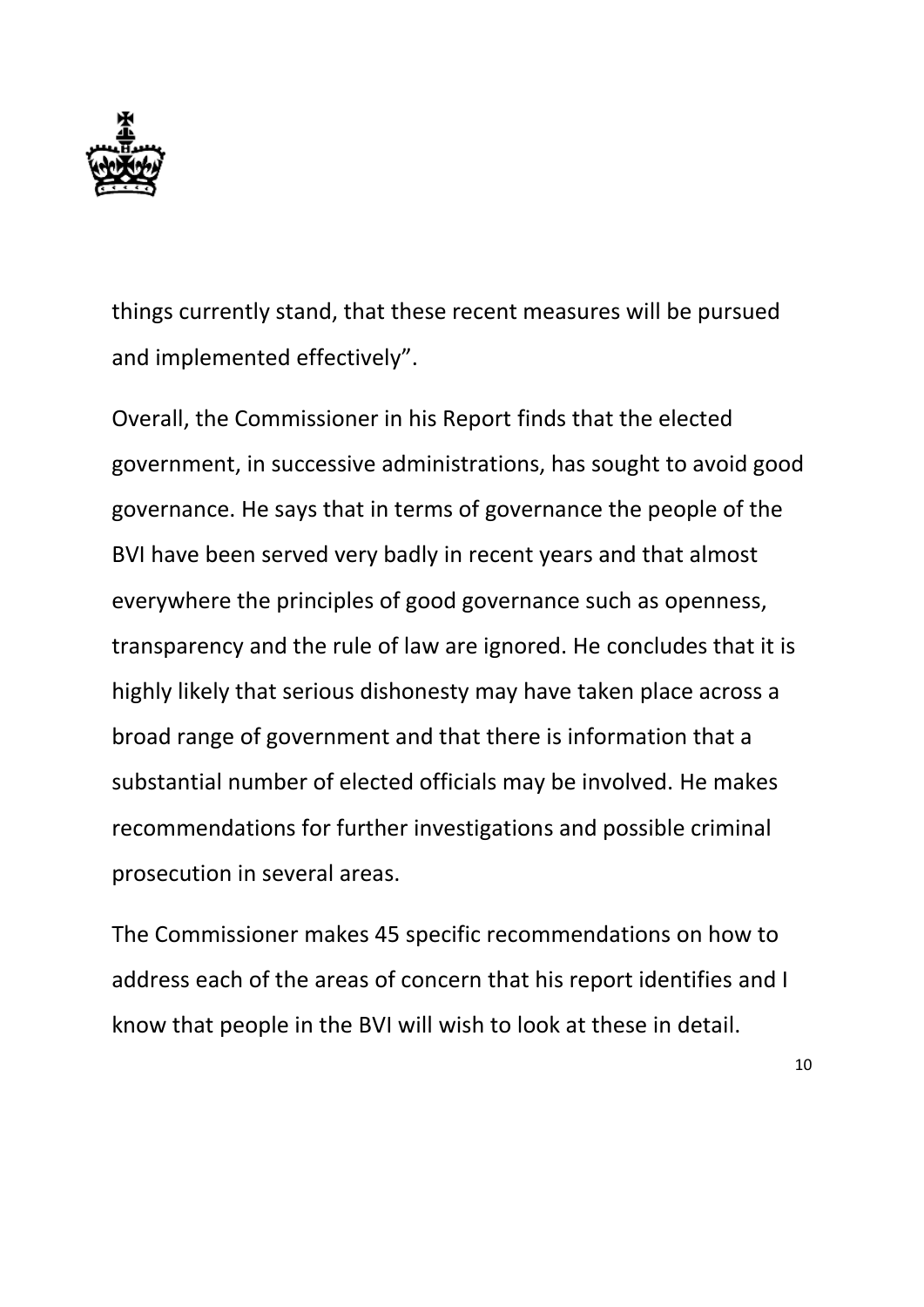

But the Commissioner also makes four overarching recommendations. Decisions on these recommendations are yet to be made and will be the subject of discussions in the coming days.

First, he has concluded with a particularly heavy heart that unless the most urgent and drastic steps are taken, the current situation with elected officials deliberately ignoring the tenets of good governance will go on indefinitely. He notes that the people of the BVI deserve better and that the UK Government owes them an obligation to protect them from such abuses and assist them to achieve their aspirations for self-government as a modern democratic state. He states that the continuation of the current situation will adversely affect those aspirations and that the only way in which the relevant issues can be addressed is for there to be a temporary partial suspension of the constitution. He accordingly recommends dissolution of the House of Assembly and the cessation of Ministerial Government for an initial period of two years. During that period he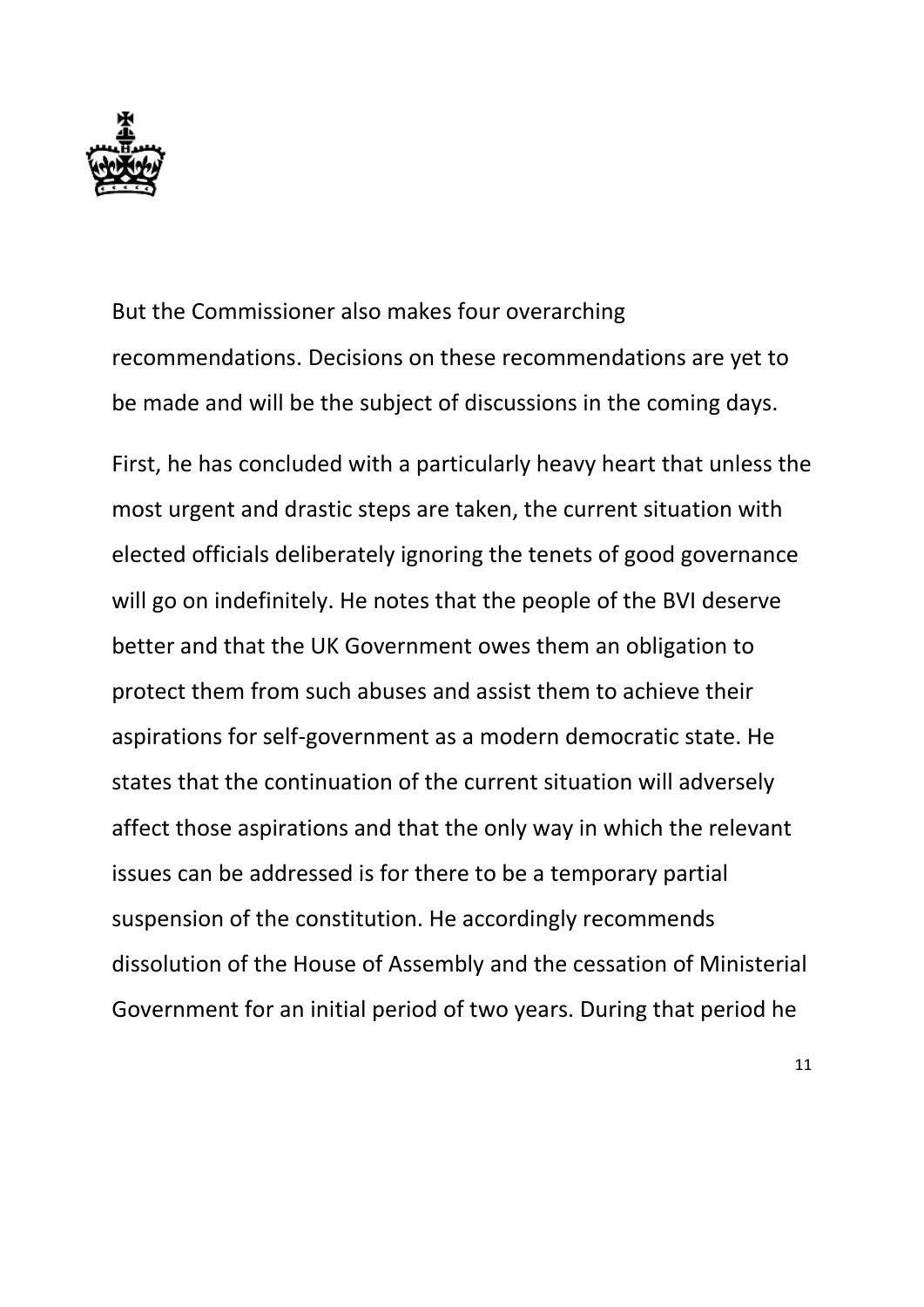

recommends a Governor led administration with such assistance as the Governor consider appropriate, for example an Advisory Council to advise him on the formulation of policy and the exercise of his official functions. The Advisory Council should reflect BVI civic society and the Commissioner also urges the Governor to draw primarily on the pool of Public Service talent in the BVI to advise and aid him. The Commissioner recommends a return to Ministerial Government and an elected House of Assembly as soon as practicable, with the Governor taking regular advice from the Advisory Council and others on the earliest practicable date on which such government can resume.

Secondly, the Commissioner recommends an early and speedy review of the Constitution with the purpose of ensuring that abuses of the type he has identified do not recur, establishing a Constitution that will enable the people of the BVI to meet their aspirations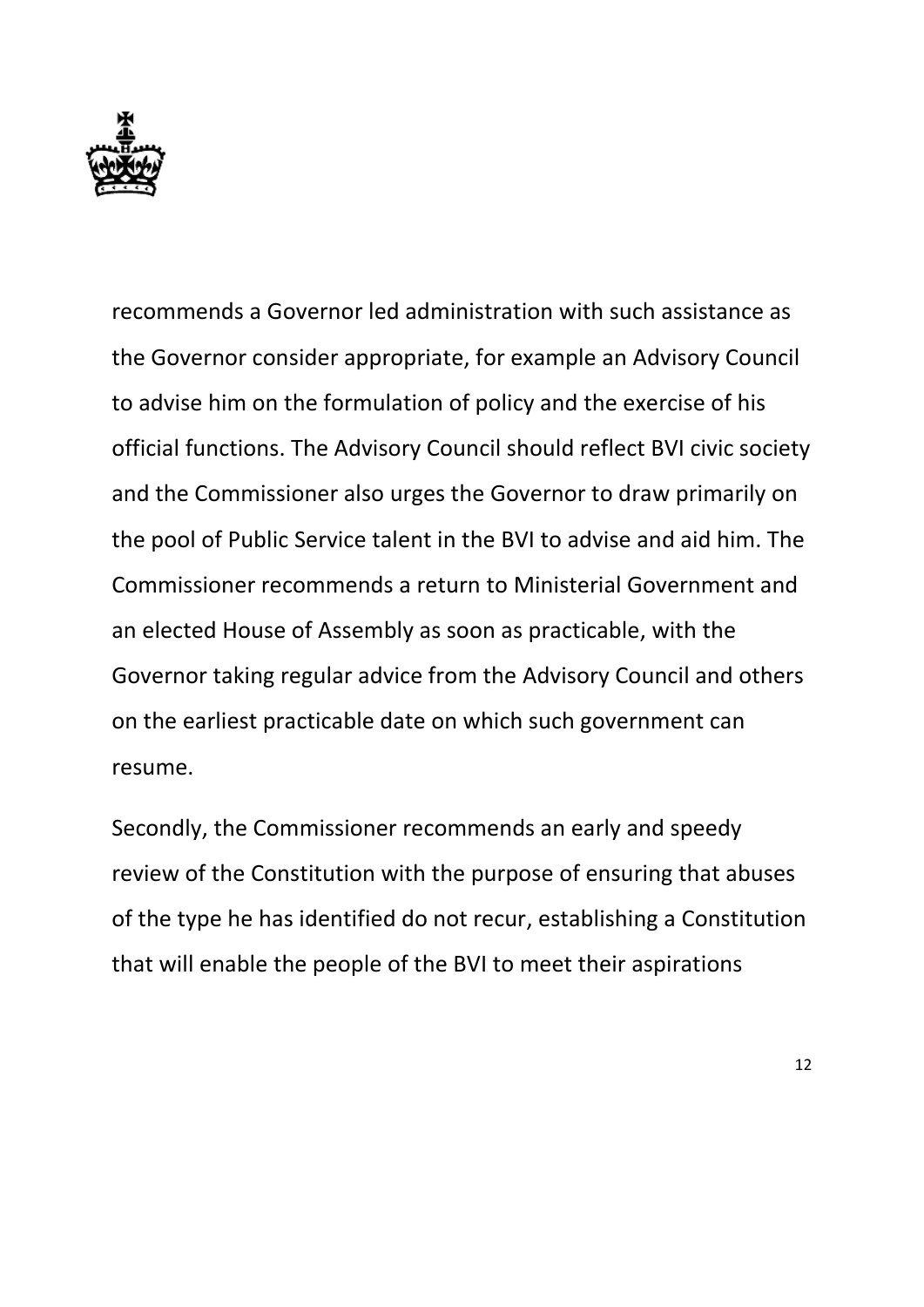

including those in respect of self-government within the context of a modern democracy.

Thirdly, he recommends a curtailment of the open-ended discretionary powers held by public officials including Cabinet, and fourthly he recommends a series of audits and investigations which may give rise in due course to further steps, including in relation to criminal investigations.

Ladies and Gentleman, those are the conclusions and recommendations of the Commissioner which are for myself as Governor, members of the BVI Government and members of the House of Assembly, and Ministers in the United Kingdom, to consider. Most of all, they are for the people of the BVI to consider.

As I said above, decisions on the recommendations in the COI Report are yet to be made and will be the subject of discussions in the coming days. Minister for the Overseas Territories, Amanda Milling,